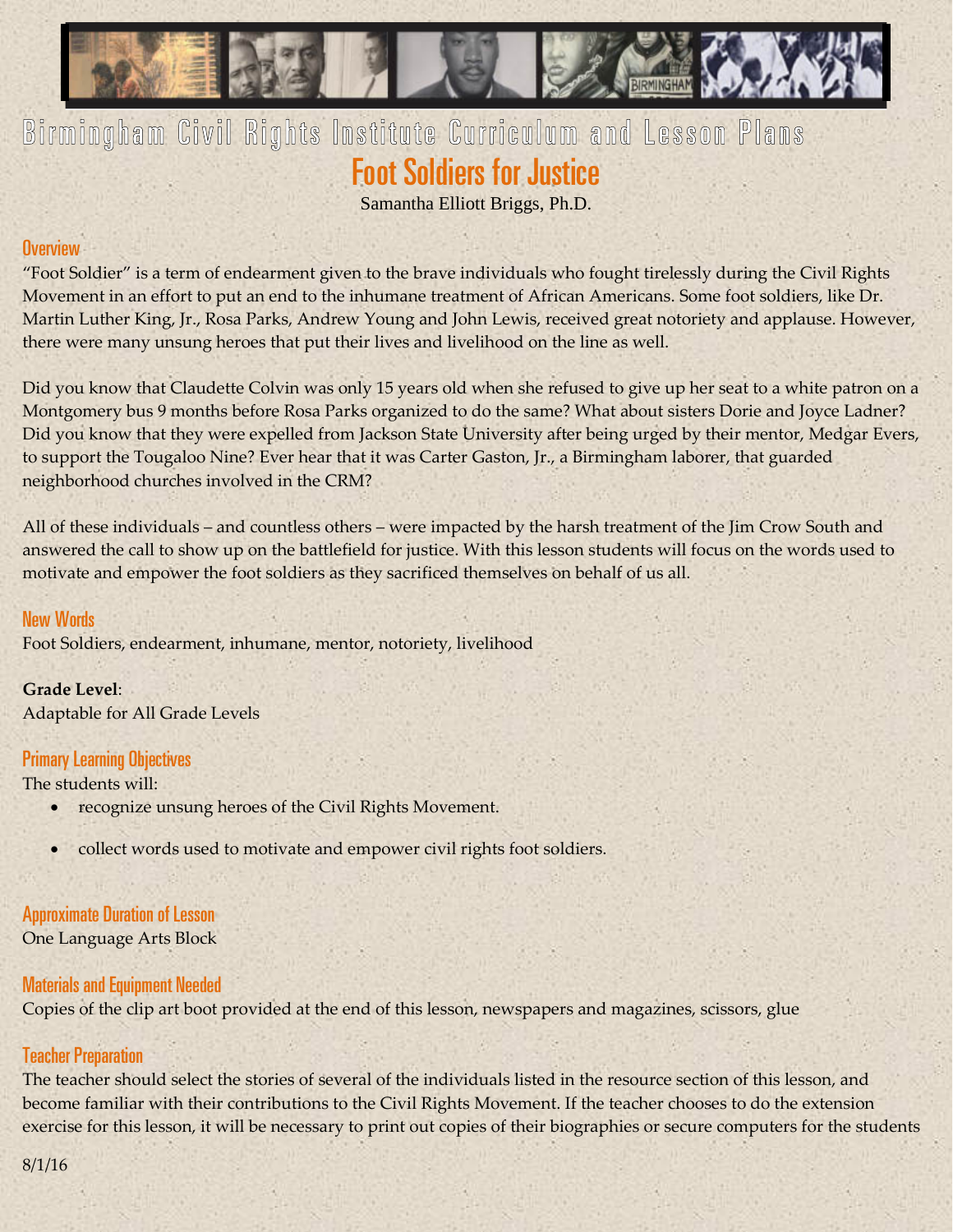to use for independent or small group research. The teacher will also need to gather the necessary art materials and make copies of the clip art located at the end of this lesson. If there are not enough scrap magazines and newspapers that can be used within the classroom, the teacher can ask local businesses (doctors' offices, for example) or local markets for media they may be ready to discard.

# Procedures/Activities

- The teacher should engage the students in a dialogue about what motivates them to do their best on school work or in extracurricular activities, like community service, athletics, art, music, or drama. Try to solicit answers that fall in line with: "I work hard because I like when my parents tell me how proud they are of me." Or "It makes me feel good when I help out in the community garden in my neighborhood; the older residents always have a smile on their face when I'm finished." They may even list rewards, like good grades, trophies and money as motivating factors.
- Ask students to describe a time that they felt defeated, or felt as though no effort on their part would make a difference in whatever task they saw ahead of themselves. The teacher may want to begin with an example of their own. After a few students have shared, ask students if they know what a "foot soldier" is, with regard to the Civil Rights Movement. Explain that a foot soldier is a term of endearment given to individuals who fought for social justice.
- Next, ask students to imagine what it must have felt like to be a foot soldier in the 1960s. The conversation should cover issues about fear and bravery along with the threat of violence, jail, loss of job or school sanctions (e.g. expulsion or suspension). Ask students what level of motivation was necessary to encourage and empower students – many of whom were their age – to participate in the Civil Rights Movement.
- Explain to students that they will help you create a bulletin board display by filling up the image of a boot with words that may have been used to encourage and empower the foot soldiers. Some words may include: justice, hope, power, equal rights, peace, freedom, love, happiness, and joy – just to name a few.
- The students should begin the project by writing a list of words based on the earlier conversation, and then they should look through print media (magazines, newspapers, etc.) in search of the words written on their list. Students may need to be reminded that if they should cut out any relevant word that they may find, even if it's a word that they had not previously considered.
- The teacher should distribute the image of the boot to students and allow them to write their names on the back of the boot before they begin gluing the words onto the front of the boot.
- Once the students have covered their image with motivational words, they should cut their boots out and add them to a prepared bulletin board with a catchy title like, "Foot Soldiers for Justice," "The Power of Words," or "Words Give Inequality the Boot." You may even consider: "Words to Stand by" or "Marching onto Freedom."

#### Assessment Strategies

Students should be graded on the depth of their word associations and the neatness of their work.

# **Extension**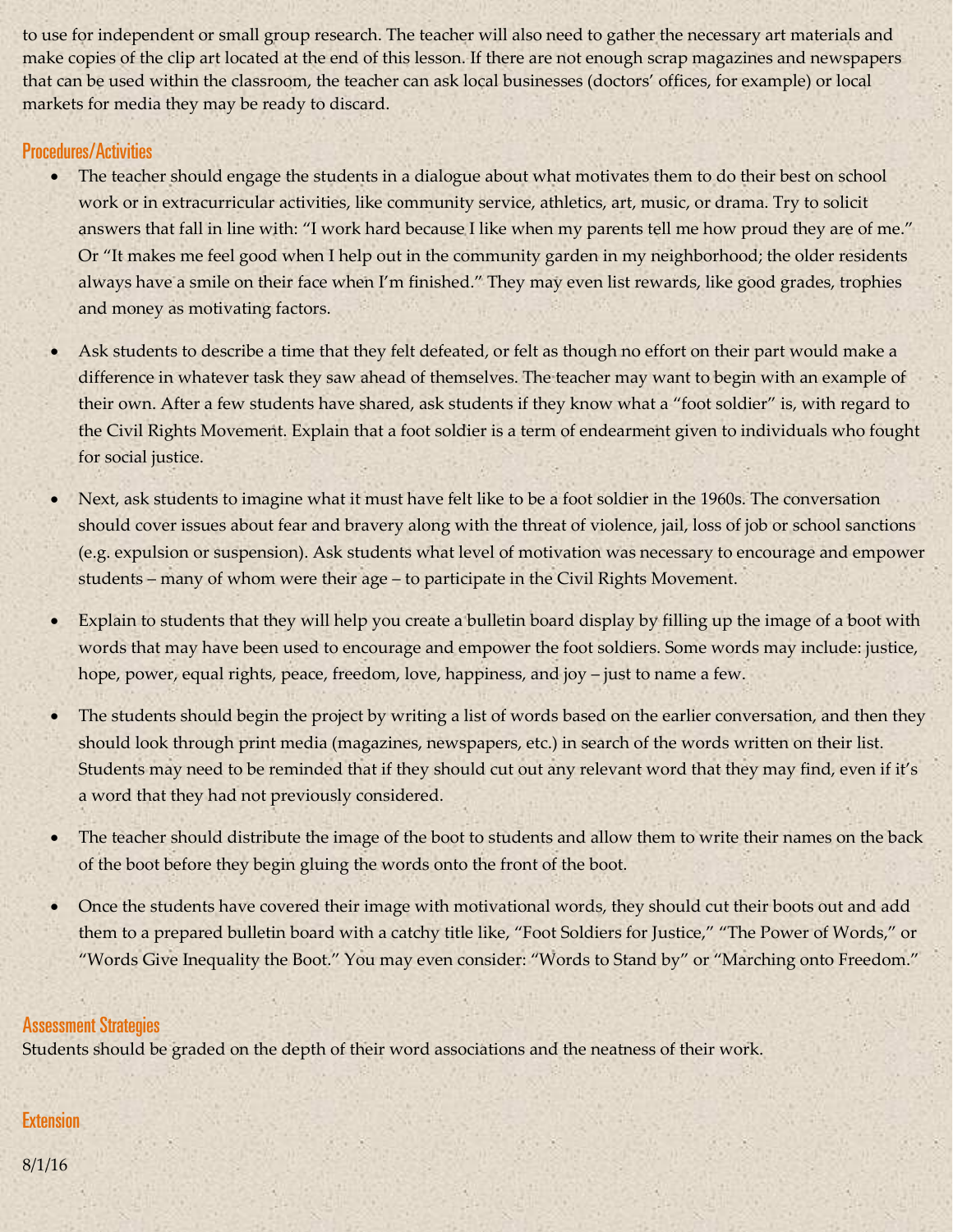Students could also be asked to write a paragraph or perhaps an essay about how words can be used to both condemn and empower. People who were proponents of segregation often lashed out against protestors and used words to try and break their spirits. In contrast, words were the very thing that kept protestors motivated to persist in their efforts.

## **Remediation**

If locating words in print media and cutting them out proves to be a challenge, students should have the option to simply write in the words that were discussed as a whole group.

## Additional Resources

*More Foot Soldiers to Research* Hassan Jeffries James Farmer Rabbi Israel "Si" Dresner James Peck Juanita J. Craft Judge Frank M. Johnson, Jr. Howard Thurman **Anne and Carl Braden** Modjeska Monteith Simkins

#### References

Dorie and Joyce Ladner [http://www.clarionledger.com/article/20110825/NEWS/111010018/Witnesses-King-s-Dream-speech-recall-unforgettable](http://www.clarionledger.com/article/20110825/NEWS/111010018/Witnesses-King-s-Dream-speech-recall-unforgettable-day)[day](http://www.clarionledger.com/article/20110825/NEWS/111010018/Witnesses-King-s-Dream-speech-recall-unforgettable-day)

#### Joyce Ladner

<http://www.thehistorymakers.com/biography/joyce-ladner-39>

#### Dorie Ladner

<http://www.thehistorymakers.com/biography/dorie-ladner-41>

#### Claudette Colvin

<http://www.npr.org/templates/story/story.php?storyId=101719889>

#### Carter Gaston, Jr. and Foot Soldiers of Justice

<http://www.commondreams.org/headlines03/0502-09.htm>

#### Unsung Foot Soldiers

<http://www.footsoldier.uga.edu/about/intro.html>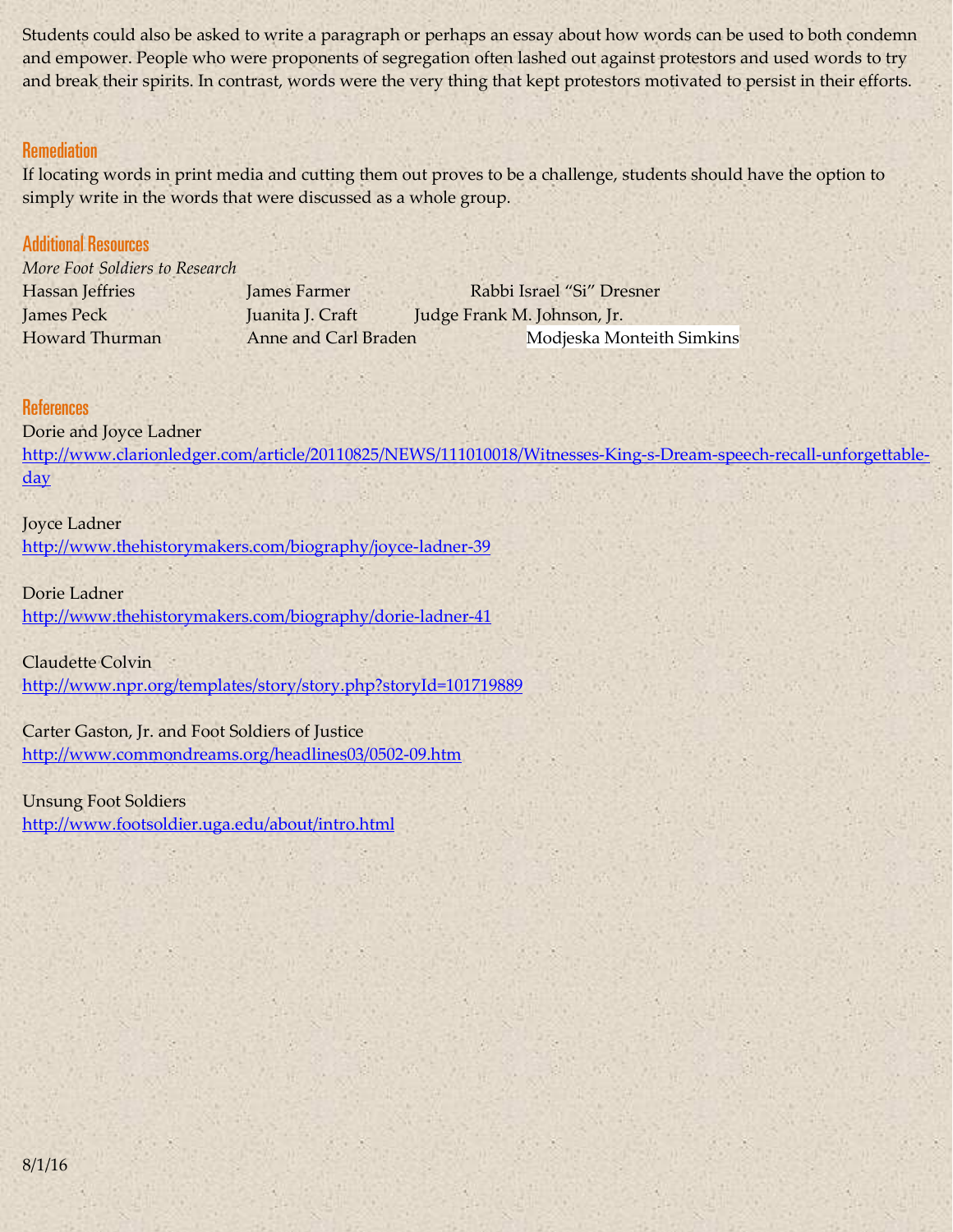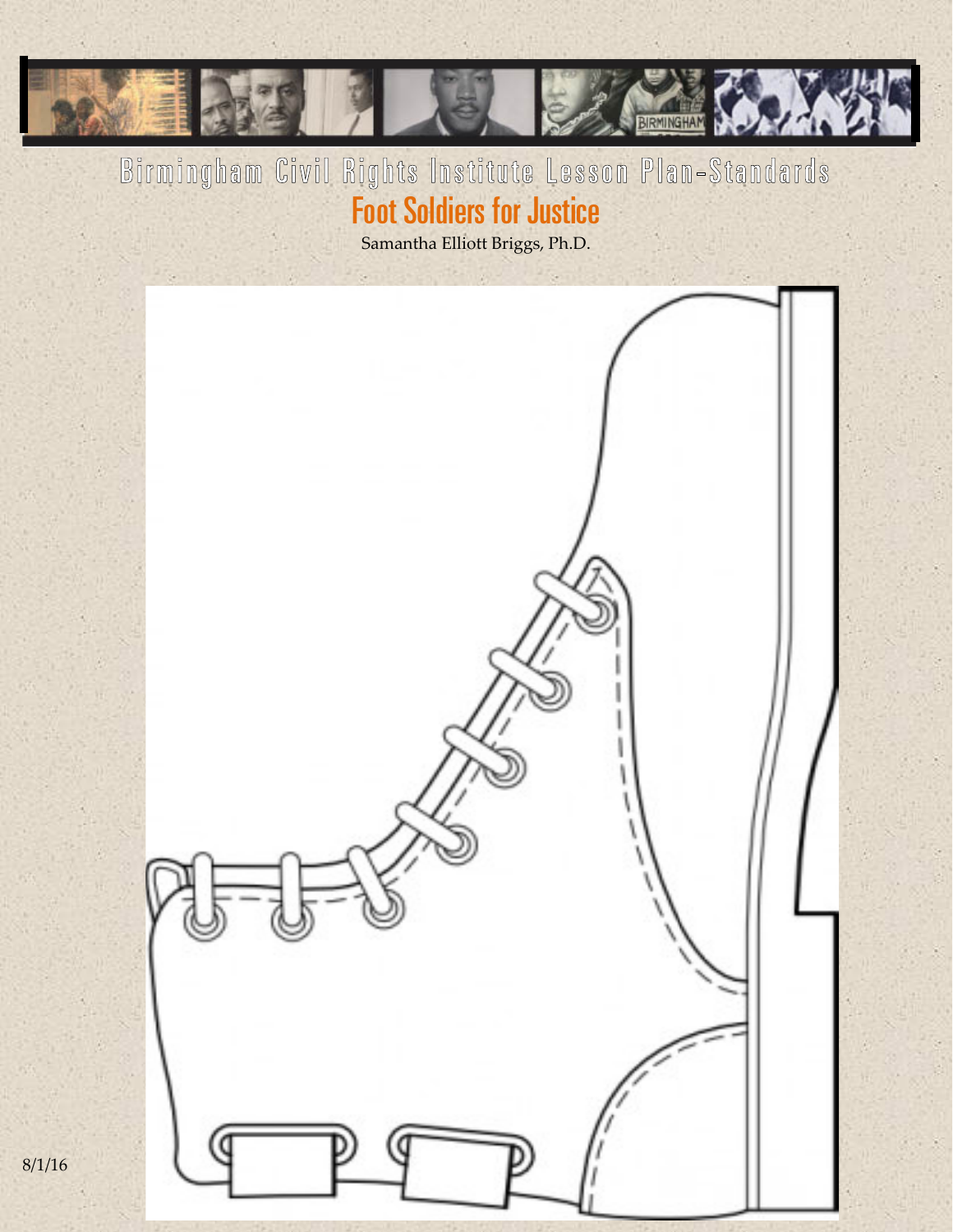# Social Studies Course of Study Standards

#### **FOURTH GRADE**

**Standard 14.** Describe the social, political, and economic impact of the modern Civil Rights Movement on Alabama.

- Identifying important people and events of the modern Civil Rights Movement Examples: people—Martin Luther King, Jr., George C. Wallace, Rosa Parks; events—Montgomery bus boycott, Birmingham church bombing, Selma-to-Montgomery march
- Identifying benefits of the 1964 Civil Rights Act and the 1965 Voting Rights Act

#### **SIXTH GRADE**

#### **Standard 13 GRADE**

**Standard 13.** Describe the role of major civil rights leaders and significant events occurring during the modern Civil Rights Movement. Examples: civil rights leaders—Rosa Parks; Martin Luther King, Jr.; events—Brown versus Board of Education; Montgomery bus boycott; student sit-ins; march on Washington, D.C.; Freedom Rides; Civil Rights Act of 1964; Malcolm X; voter registration efforts; Selma-to-Montgomery march.

#### SEVENTH GRADE – Citizenship

**Standard 11. Standard 11.** Describe examples of conflict, cooperation, and interdependence of groups, societies, and nations, using past and current events.

•Tracing the political and social impact of the modern Civil Rights Movement from 1954 to the present, including Alabama's role. *Extension to consider the impact.*

#### **ELEVENTH GRADE**

**Standard 14**. Trace events of the modern Civil Rights Movement from post-World War II to 1970 that resulted in social and economic changes, including the Montgomery bus boycott, the desegregation of Little Rock Central High School, the march on Washington, and the Freedom Rides.

• Tracing the federal government's involvement in the modern Civil Rights Movement, including the abolition of the poll tax, the desegregation of the armed forces, the nationalization of state militias, Brown versus Board of Education, the Civil Rights Acts of 1957 and 1964, and the Voting Rights Act of 1965

• Explaining contributions of individuals and groups to the modern Civil Rights Movement, including Martin Luther King, Jr., James Meredith, Medgar Evers, the Southern Christian Leadership Conference (SCLC), the Student Nonviolent Coordinating Committee (SNCC), and the Congress of Racial Equality (CORE)

• Identifying people and events in Alabama that influenced the modern Civil Rights Movement, including Rosa Parks, Autherine Lucy, John Patterson, George C. Wallace, Vivian Malone, Fred Shuttlesworth, *the Children's March*, the Sixteenth Street Baptist Church bombing, and the Selma-to-Montgomery march

• Describing the development of a Black Power movement, including the change in focus of the SNCC, the rise of Malcolm X, and Stokely Carmichael and the Black Panther Movement

• Describing the impact of African-American entrepreneurs on the modern Civil Rights Movement Examples: S. B. Fuller, A. G. Gaston

English Language Arts Course of Study - Appendix D:

#### **Reading Standards for Literacy in History/Social Studies 6-12**

#### Key Ideas and Details

**Standard 1.** *Can use the primary source of oral histories or written histories from the foot soldiers who are the unsung heroes. Resources include the BCRI website Resource Gallery oral histories and the Kids in Birmingham 1963 website.*